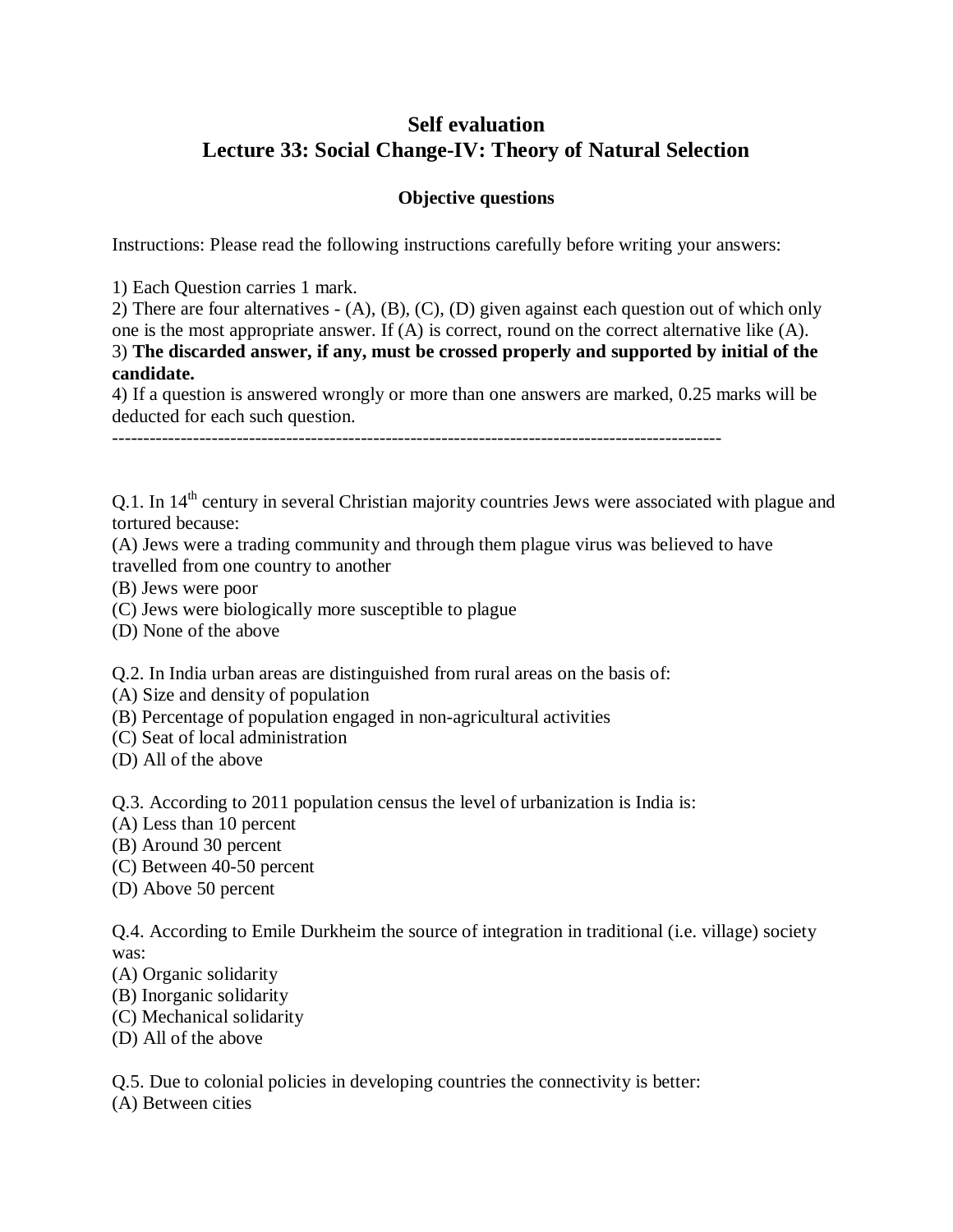- (B) Between villages
- (C) Between villages and cities
- (D) None of the above

## Q.6. The two causes of expansion of urban population are:

- (A) Births and deaths
- (B) Natural increase and wars
- (C) Natural increase and rural-urban migration
- (D) Rural-urban migration and the pull factors

Q.7. The push factors responsible for rural-urban migration include:

- (A) Relationship between religion and caste
- (B) Unemployment and poverty in rural areas
- (C) Relationship between education and homicide rate
- (D) All of the above

## Q.8. In ancient times the Indian cities were:

- (A) Industrial cities
- (B) Political and religious cities
- (C) Cybernetic cities
- (D) None of the above

Q.9. Urbanization is closely associated with development and modernization because:

- (A) Urbanization leads to development
- (B) The relationship between urbanization and development is symmetrical or two way
- (C) Development and modernization cause urbanization
- (D) None of the above

Q.10. The term PURA refers to:

- (A) Abdul Kalam's idea of ideal city
- (B) Old city which has grown more due to rural-urban migration
- (C) A walled city of the Mogul period
- (D) Providing urban amenities to rural areas